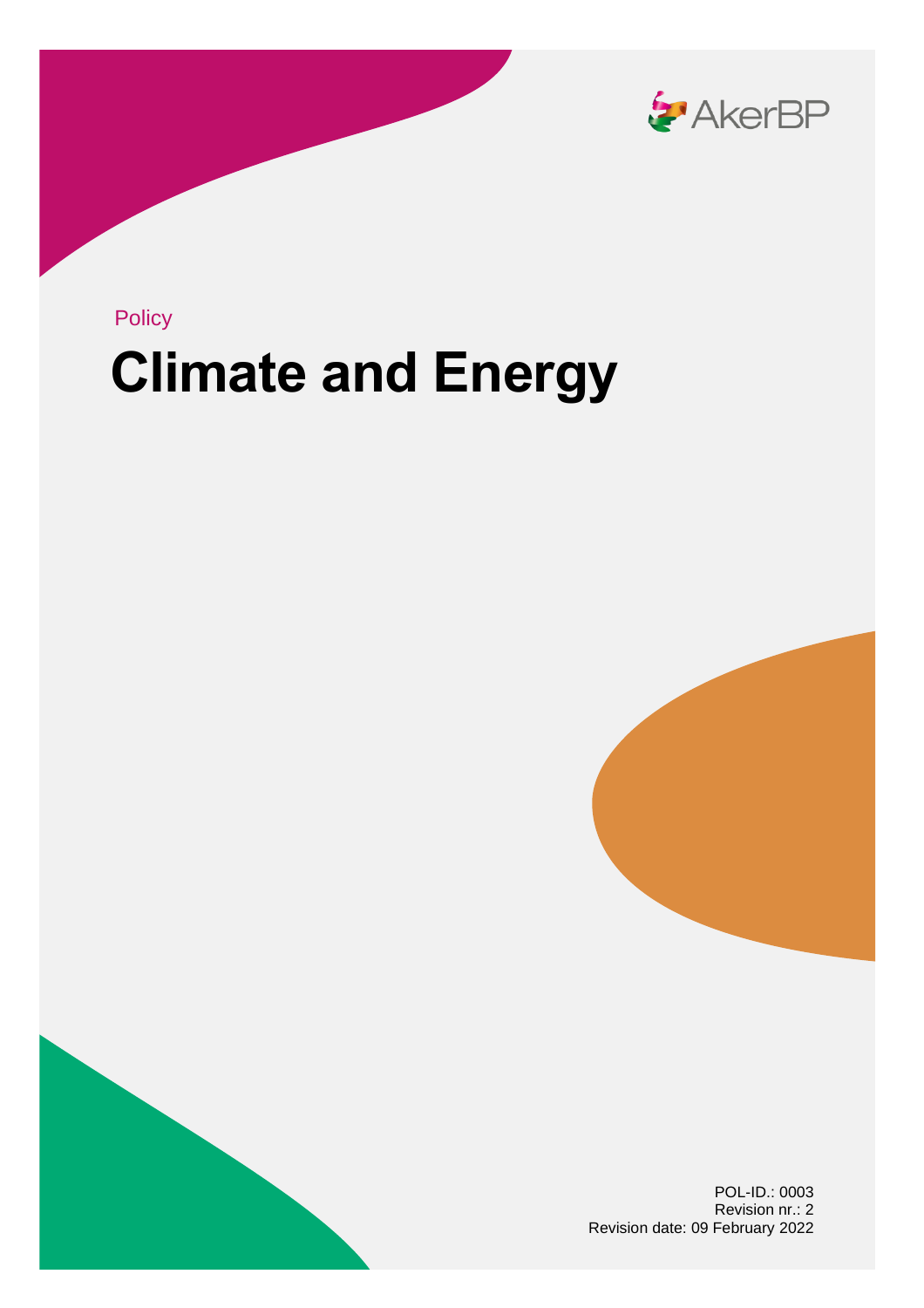

# **Climate and Energy Policy**

Aker BP acknowledges the conclusions from the Intergovernmental Panel on Climate Change (IPCC) and supports the Paris Agreement's goal to limit the Earth temperature increase to well below 2°C. We recognize that there is a climate change and Aker BP will reduce emissions in line with the national and international expectations.



#### **Ownership**

- Board of Directors have overall ownership of climate related objectives and expectations in Aker BP's climate strategy, and review and guide the major plans of action when it comes to investment decisions for climate initiatives.
- Executive management team (EMT) has commitment and accountability to support the Paris Agreement and reduce our emissions in line with the national expectations.